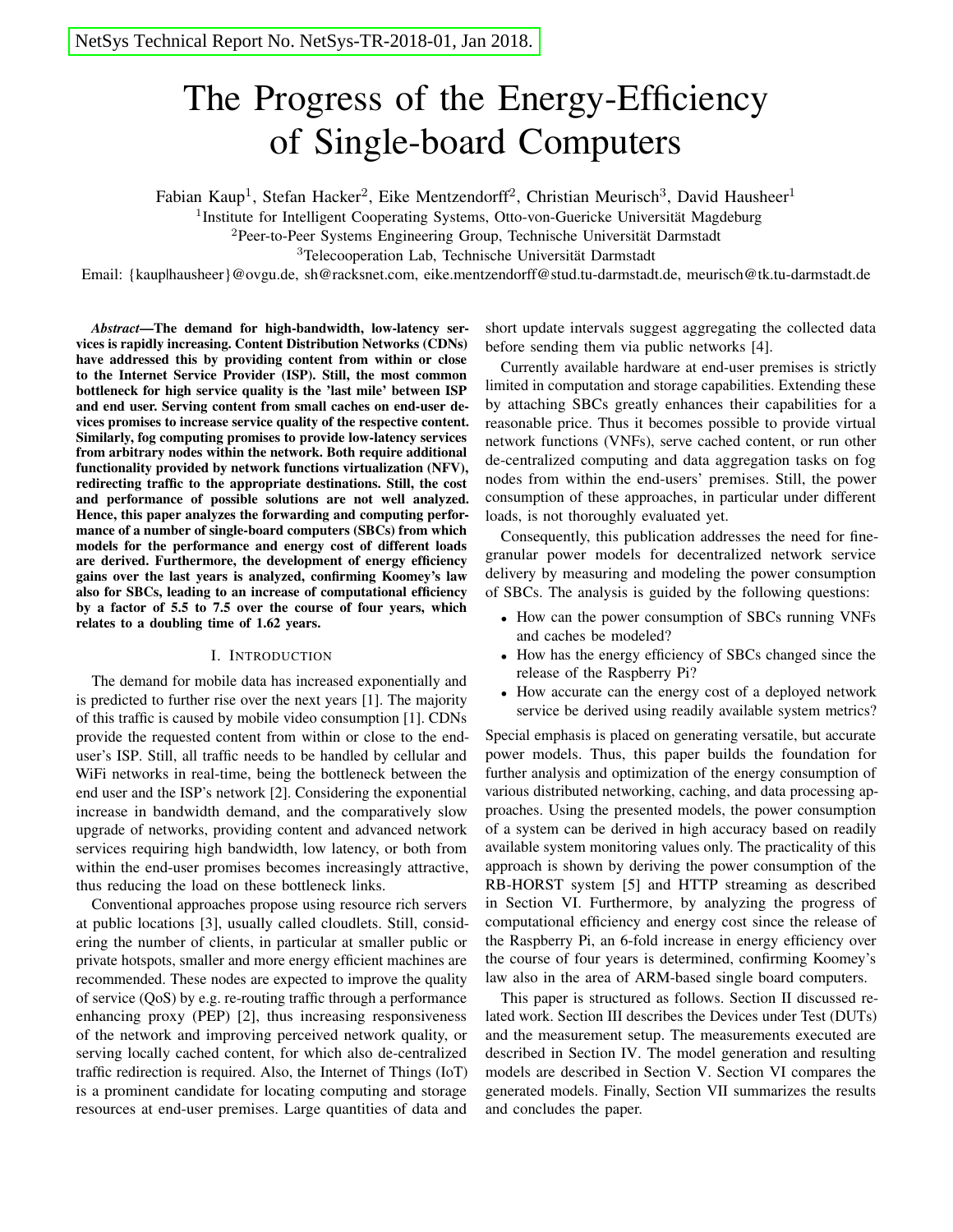## II. RELATED WORK

A power model of the Raspberry Pi was presented in [6]. As the Raspberry Pi established the age of low-power ARM computing, this area has seen enormous development over the last years. This trend is supported by the increasing computational capabilities of recent smartphones. Current SBCs often use systems on chip (SOCs) developed for smartphones. This is apparent in the graphical abilities of the platforms, which may not be required for embedded projects.

Malik et al. [7] compare the energy efficiency of an Intel Xeon processor with an Intel Atom processor. The workload consists of different standard big-data, scale-out, and traditional benchmarks. The power consumption of the Intel Atom processor is always lower, but also execution times increase. Still, the energy delay product for all except very large workloads favors the Intel Atom server. Blem et al. [8] analyze the difference in computational efficiency and power consumption between x86 and ARM based instruction set architectures (ISAs). Their analysis is based on a number of benchmarks, from which their execution time and resulting power consumption are derived. The authors conclude that the ISA does not have an influence on the task execution nor energy consumption. Using ARM platforms for high performance computing becomes increasingly popular. Jarus et al. [9] compare the performance and energy efficiency of different high-performance high-density computing platforms. They conclude that the performance per Watt was highest for the ARM Cortex A9, and execution time was lowest compared to the Intel Atom N2600 and the AMD Fusion G-T40N. Lorenzon et al. [10] detail the differences in energy efficiency of SBCs for different idle consumption and numbers of cores. Maqbool et al. [11] analyze the feasibility of using ARM based systems for scientific workloads, while also considering energy efficiency. They conclude that although computational performance is lower, the energy efficiency per calculation is between 2.6 to 4 times higher for ARM based systems. Similar results are confirmed by Zhao et al. [12] for datacenter workloads. Contrary to these studies, the focus of this publication is a general purpose power model of SBCs with the goal of estimating the current power consumption based on system monitoring values. Furthermore, the influence of network activity on the power consumption is analyzed, which was not part of the presented studies.

Fajardo et al. [13] propose to augment the mobile edge with storage and computation facilities to form a distributed cloud serving special services with low latency. Their approach proposes to use energy efficient ARM architectures, which are to be extended using special purpose acceleration hardware. The approach also mentions energy efficiency, but lacks a detailed analysis. Here, the proposed models may be used to derive cost metrics. Thus it becomes also possible to assess the benefit over cloud services.

Meurisch et al. [14] analyze the energy efficiency of offloading computationally intensive tasks from the smartphone to the cloud or de-centralized cloudlets, being located at traffic and user-intensive locations. As cloudlet two different hardware platforms were used. One is a conventional PC, the other a high-end WiFi AP/router. Major focus of the evaluation was the energy consumption of the smartphone, which also depends on network bandwidth to the cloud/cloudlet and the respective processing time. Using low-power ARM platforms, which may be integrated into future Access Points (APs), may simultaneously improve performance and reduce latency, while at the same time reducing the system power consumption. Using the power models proposed here, the cost of different workloads (including network transfer) can be calculated.

A similar approach is presented by Lareida et al. [5], using SBCs as intelligent caches. Their functionality extends traditional caching functionality by using information from social platforms to derive interest in particular content, which is then pre-loaded to the local device. By making content available locally, the quality of experience (QoE) of the end user is increased due to lower latency and higher local bandwidths. Further, the approach considers global popularity to determine content to be made available locally. The power model derived here is applied to their experimental data to derive the power consumption of the full system under operating conditions.

Another example of the application of Raspberry Pis is the *Glasgow Raspberry Pi Cloud* [15]. Tso et al. built a scale model of a cloud computing infrastructure for research and educational purposes. It emulates all functionality commonly found in large, commercial data centers (DCs), including clustering of machines and networking. Compared to conventional cloudcomputing environments, this project allows conducting cloud experiments on a small, restricted environment. The authors evaluate the power consumption roughly, but don't describe a full power model. Using the power models derived within this paper, the scheduling algorithms for the cloud DC may also include the energy cost in their scheduling decisions. Applying the principles learned there, the optimization of full-grown cloud environments may be possible.

SBCs may also be used in the IoT. Currently, each device connects independently to its respective cloud service, sending measurements and system state for aggregation and receiving control commands. Papageorgiou et al. [4] have identified the potential of aggregating data within the customers' premises to reduce the load on the network and the cloud environment. This is possible, as usually data sensed by the devices is redundant (e.g. multiple temperature/light sensors, high sampling interval). Their approach may benefit from deriving the energy cost and savings from edge-processing compared to cloud processing using the power models presented here.

## III. MEASUREMENT SETUP

The measurement setup extends the one described in [6]. An schematic of the power measurements is given in Figure 1. Contrary to the previous study [6], the goal of this publication is analyzing the evolution of the energy efficiency of SBCs over the last years. Therefore, a number of different platforms were selected. In the following, the DUTs, measurement environment, test, and the accuracy of the measurements are discussed.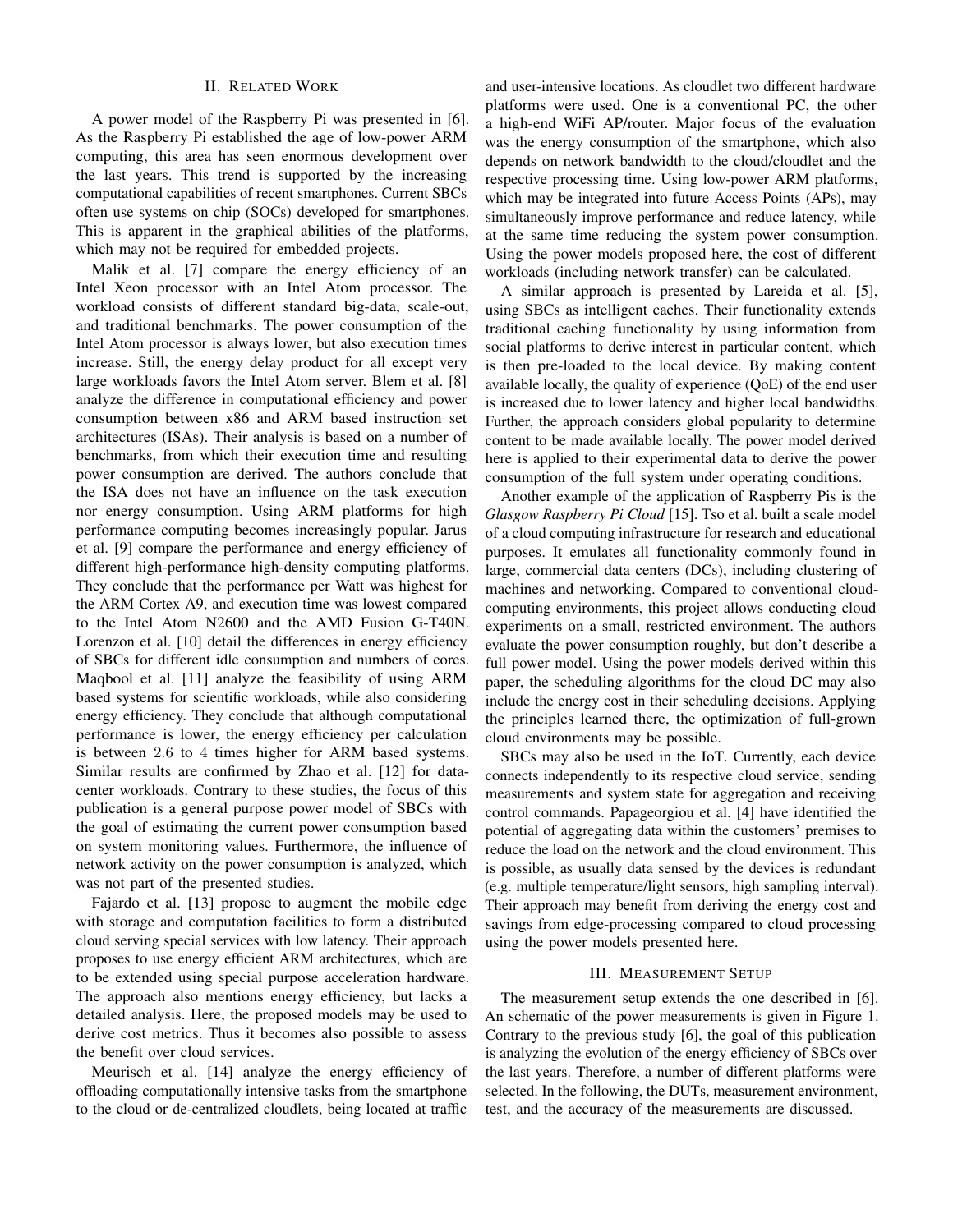

Fig. 1. Overview of the power and performance measurement setup

#### *A. Description and Comparison of the Devices under Test*

While a power model for the Raspberry Pi B is already published in [6], no power models of other SBCs are known to the authors. Hence, the analysis is extended using a number of additional devices (e.g. Raspberry Pi 2, Cubieboard3, Odroid C1, Raspberry Pi 3, Odroid C2). These platforms were selected to represent a range of different vendors, and hence approaches and focus on the purpose and usage of these platforms. The Raspberry Pi 2 can be seen as the direct successor of the Raspberry Pi as a general purpose, low-cost, low-performance platform. Compared to the Pi 1, the processor frequency was slightly improved (700 MHz to 900 MHz), but instead of a single core, the Pi 2 features a quad-core processor. Also the memory was doubled to 1 GB, while keeping the I/Os stable. The Raspberry Pi 3, released exactly one year later features a 64 bit CPU, but the default OS (which is used here, as it is most commonly run) is still a 32 bit OS, due to compatibility reasons. The other major difference compared to the Pi 2 is the increased processor frequency of 1.2 GHz. The Ethernet interface of all these devices is Fast Ethernet with a maximum bandwidth of 100 Mbps.

The focus of the Odroids is clearly more on processing and I/O performance, making it a suitable media center or casual gaming machine. The quad-core processor of the C1 with 1.5 GHz per core provides sufficient performance. The Gigabit Ethernet interface is suitable for streaming high bandwidth content from a remote server. The Odroid C2 shows similar system parameters, but instead of the 32 bit CPU, a 64 bit CPU is used. It is possible to run both an 32 bit and 64 bit system on these as done for the Raspberry Pi 3, but for the C2 only a 64 bit OS is available.

The Cubieboard 3, also known as Cubietruck, is more focused on communication, with built in Bluetooth and WiFi chip sets. Further, the Cubieboard3 has the largest memory of the analyzed devices and a SATA port, making a suitable lowpower home-server. With a dual-core processor with 1 GHz, a reasonable performance can be expected. Using Gigabit

Ethernet or WiFi, the Cubieboard 3 is well connected and may also serve as local WiFi AP.

An overview of these platforms is given in Table I.

## *B. Measurement Environment*

The measurement setup is an extended version of the setup described in [6]. The main differences are support for measuring and controlling the system utilization of multi-core systems, and the further automation of the tests.

The DUTs were connected to the power supply via a custom built power measurement board (cf. Fig 1a). The power consumption is measured using Measurement Computing's USB1608-FSPlus<sup>1</sup>, a 16 bit, simultaneous sampling measurement card. Configuration and test execution are controlled via Ethernet or WiFi, depending on the test requirements.

Figure 1b details the schematics of the power measurement board. A precision  $0.1 \Omega$  resistor  $(1 \%)$  is inserted into the 5 V line, and provides connectors to measure the supply voltage  $(U1)$  and the voltage  $U2$  over the measurement shunt R, which is proportional to the current  $I2$  consumed by the DUT. The measurements are recorded with a sampling rate of  $10 \text{ kS/s}$ . The data is recorded using a custom software interfacing with the measurement library provided by Measurement Computing. Based on the electrical configuration and the resistance of the measurement shunt, this software calculates the power consumption of the DUT, averages the measurements over the course of one second, and writes a CSV-file for later analysis.

The measurement PC is a laptop with a Gigabit network interface, a quad-core processor, and sufficient memory. Hence, the influence of this machine on the measurements is expected to be negligible. This machine is used to control the load tests, measure and record the power consumption, and act as remote end-point for network throughput measurements. Test execution is controlled using SSH from the measurement PC. Still, as some tests require the absence of any network connection, the measurement and monitoring scripts were designed to run in the background and start only after a short interval, allowing to adjust the system configuration (e.g. remove Ethernet cable). The measurements were conducted in a residential neighborhood. This is particularly important for the WiFi measurements. There, an empty channel was selected and measurements run during night, further reducing the probability of interference.

#### *C. Description of the Test Suite*

The tests run on the DUT comprise CPU benchmarks, and Ethernet and WiFi throughput measurements, both in up- and down-link direction. Tests of the influence of RAM utilization on the power consumption showed no effect and are consequently left out of this analysis.

The CPU benchmarks run a loop adding numbers either on a single core, or starting the same task on multiple cores in parallel. The CPU utilization is limited using *cpulimit*. Tasks were further pinned to the respective CPU core. Possible

<sup>1</sup>http://www.mccdaq.com/usb-data-acquisition/USB-1608FS-Plus.aspx, accessed 2016-04-20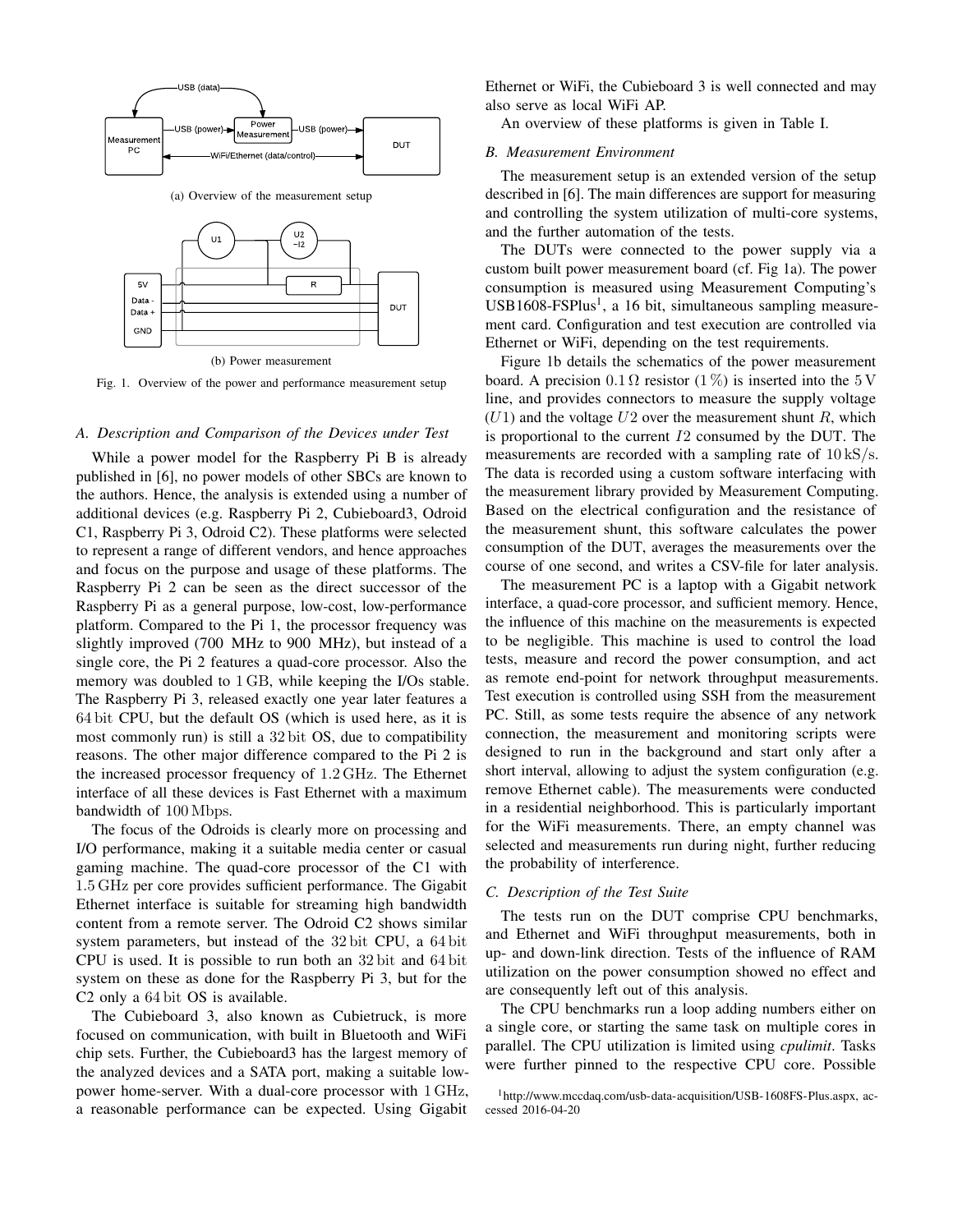|                            | Raspberry Pi B      | Cubieboard3          | Odroid C1         | Raspberry Pi 2 B  | Odroid-C2          | Raspberry Pi 3 B   |
|----------------------------|---------------------|----------------------|-------------------|-------------------|--------------------|--------------------|
| <b>Release Year</b>        | 2/2012              | 10/2012              | 12/2014           | 2/2015            | 02/2016            | 02/2016            |
| <b>CPU</b> Type            | <b>ARM1176JZF-S</b> | <b>ARM Cortex-A7</b> | ARM Cortex-A5     | ARM Cortex-A7     | ARM Cortex-A53     | ARM Cortex-A53     |
| <b>Instruction Set</b>     | ARM <sub>v</sub> 6  | ARMv7                | ARMv7             | ARMv7             | ARM <sub>v</sub> 8 | ARM <sub>v</sub> 8 |
| Number cores               |                     | $\overline{c}$       | 4                 | 4                 | 4                  | 4                  |
| <b>Processor Frequency</b> | $700 \mathrm{MHz}$  | 1 GHz                | $1.5$ GHz         | 900 MHz           | 1.5 GHz            | $1.2$ GHz          |
| <b>RAM</b>                 | 512 MB              | $2$ GB               | $1$ GB            | ∣ GB              | $2$ GB             | $1$ GB             |
| <b>Ethernet</b>            | FE                  | <b>GbE</b>           | <b>GbE</b>        | FE.               | <b>GbE</b>         | FE.                |
| WiFi                       | <b>TL-WDN3200</b>   | BCM43362             | <b>TL-WDN3200</b> | <b>TL-WDN3200</b> |                    | <b>BCM43438</b>    |

TABLE I OVERVIEW OF THE DUTS

inaccuracies of the load-limiting script are mitigated by constantly monitoring the CPU utilization using the *proc* file system. Thus, the measured power consumption can be correlated to the actual CPU utilization in a given interval. The influence of the CPU utilization is measured in the range from  $10\%$  to  $100\%$  with a step size of  $10\%$ .

The throughput measurements were conducted using *iperf* in UDP mode. This assures that no congestion control influences the accuracy of the network throughput measurements. Furthermore, as packages do not need to be acknowledged, the influence of the remote system can be neglected. Additionally, as the measurement PC is much more capable than the DUT, data rates received by the SBC are the maximum the network interface and the overall system can process.

The Ethernet measurements were conducted by directly connecting the network interfaces of the two devices. The measurement task is started with a short delay on both sides, eliminating the influence of control traffic and system utilization on the measurement accuracy. The power consumption of the Ethernet interface is evaluated in the range from 10 Mbps to 100 Mbps for the Raspberry Pis, and 1 Gbps for the other platforms, all with a granularity of 10 Mbps below, and 100 Mpbs above 100 Mbps.

The WiFi measurements are conceptually similar, but one end must implement the AP functionality. The AP was configured to run on the measurement PC using *hostapd*, thus minimizing negative impacts on the DUT and thus on the measurement accuracy. Contrary to the Ethernet measurements, the WiFi measurements are controlled via WiFi and SSH, thus eliminating the influence of an active Ethernet interface on the power consumption of the DUT. The power consumption of the WiFi interface is evaluated in the range from 10 Mbps to 100 Mbps with a granularity of 10 Mbps.

## *D. Description of the measurement procedure*

The measurement procedure follows an incremental approach. First, the power consumption of the idle system is measured. Then, the influence of CPU activity is evaluated, allowing to later eliminate the influence of the CPU consumption from the component power consumption. Lastly, each component is stressed individually, while at the same time the system utilization (i.e. CPU) is monitored. Based on these measurements, the

power consumption of the individual components is calculated using a regression based approach.

The idle power consumption is measured by just booting the DUT and measuring the power consumption. Care is taken that only the Linux kernel with the minimal number of required services is running. Also, the network interfaces are shut down and the Ethernet cable is disconnected, thus minimizing the power consumption of the idle system. Still, the system monitoring scripts are active, allowing to later calibrate the CPU model and component power consumption. This measurement runs for 900 s.

The CPU power consumption is measured by running a script stressing the CPU while simultaneously limiting the CPU utilization using *cpulimit*. The load generator, load limiter, and system monitoring are started together using a remote shell. These are started as delayed, detached processes, allowing sufficient time to disconnect the remote shell and Ethernet cable. Thus, negative effects caused by automatic network requests can be avoided. Simultaneously, the power measurement on the measurement PC is started. These scripts measure each CPU utilization level for a duration of 900 s. Thus, the inevitable inaccuracies of the load limiter can be limited to a minimum.

The Ethernet and WiFi measurements are conducted in a similar fashion. Instead of stressing the CPU, *iperf* is started as either client or server and data is sent to, or received by the measurement PC. The system monitoring is extended to also record the network utilization by reading the bytes received and transmitted on the active interface from the */proc* file system. The CPU utilization is recorded for all measurements, thus allowing to later eliminate the influence of the CPU utilization using the previously calibrated model. This step is required to create a simple, additive power model which is based on the system utilization only. Hence, no interdependency between network traffic and CPU utilization needs to be considered when applying the final models.

All measurement data is first collected in RAM, eliminating the influence of either network or SD-Card activity on the power measurements. Therefore, a RAM disk is created, where the CPU and network utilization logs are stored. Only after the measurement has finished, the collected data is written to the SD-Card for later collection and analysis.

The measurement duration of 900s was chosen, as a compromise between accuracy and measurement duration. Iterating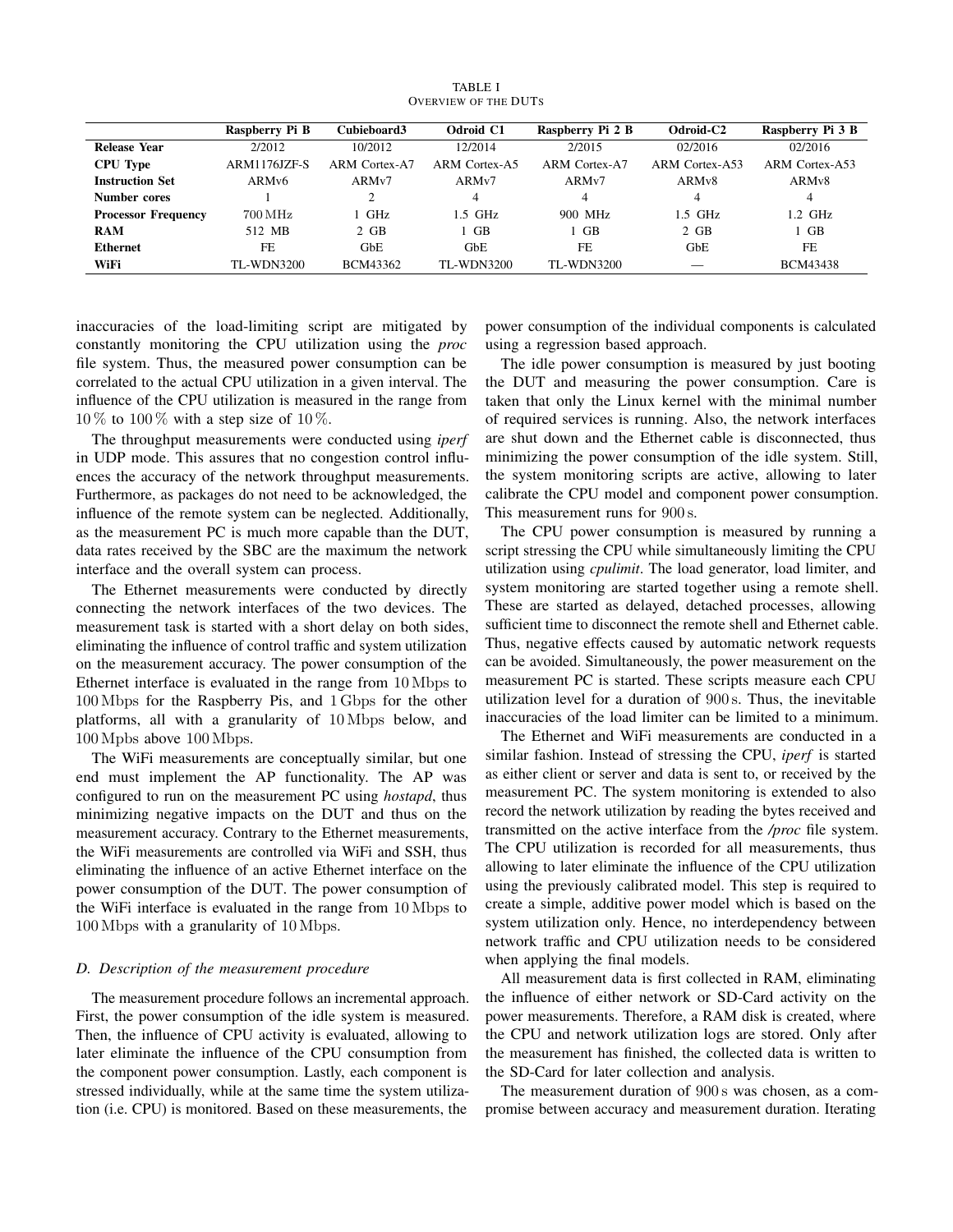over 10 system states in the case of the CPU measurements, or 40 in the case of Ethernet or WiFi up- and downloads results in a measurement duration of 2.5 and 10 hours respectively. By automating these, the measurements of a single device can be completed within a day by running the idle, CPU, and Ethernet measurements during the day, while restricting the WiFi measurements to the night where interference is expected to be low. Here it must be considered that after each group of measurements (e.g. idle, CPU, Ethernet, WiFi) manual interaction is required to adjust the desired system state (e.g. connect/disconnect Ethernet/WiFi).

## *E. Discussion of the measurement accuracy*

The accuracy of the network measurements, and thus the elimination of error sources, was of considerable interest during design and execution of the experiments. As already discussed, considerable care was taken to assure that the system state, monitoring, and load-generating scripts are as accurate as possible. The accuracy of the final power models mainly depends on the measurement accuracy. Hence, a 16 bit measurement card was selected to sample the current and voltage at the power supply. Additionally the sampling rate was set to the maximum supported sampling rate (10 kHz). The accuracy is the same as derived in [6]. The maximum power drawn by the DUTs does not influence the measurement accuracy, as the same range is used and the measurement error is bound by the resolution supported by A/D converter and the minimum currents and voltages measured. Hence, the error of the measurements is expected to not exceed  $2.5\%$ .

## IV. DESCRIPTION OF THE MEASUREMENTS

The following section first describes the measurements derived of the DUTs. Further, the power consumption of the USB WiFi dongle is evaluated as described in Section III.

#### *A. Measurement of the SBCs*

Figure 2 shows the power consumption of the SBCs as caused by different CPU utilization on the measured platforms. The power model of the Raspberry Pi B is taken from [6]. As the relative CPU utilization is plotted, no further adjustments are required to allow a comparison with other platforms. For low utilization, the Cubietruck show the lowest energy consumption, while for higher utilization the Raspberry Pi consumes the least energy. This is expected, as it also has the slowest processor of the DUTs. The highest energy consumption with 2.2W is visible for the Odroid C1 under high utilization, while the original Raspberry Pi is most expensive when idle.

The Ethernet measurements are shown in Figures 3a and 3b. As the Raspberry line is equipped 100 Mbps capable interfaces these graphs end earlier. Both Odroids, and the Cubietruck support Gbps interfaces, but cannot fully saturate these. The Cubietruck achieves data rates up to 80 Mbps, while the Odroids achieve rates of 400 Mbps to 1000 Mbps. Most expensive is the Ethernet interface on the Odroid C2. Still as this is a more energy efficient device, this effect cancels out when in use. The negative values of the Pi 3 network



Fig. 2. Comparison of the influence of the CPU on the power consumption

model are caused by periodic CPU activity while no Ethernet is connected, but cancel out when the network is active.

#### *B. Measurements of WiFi Dongles*

The WiFi throughput measurements for the Raspberry Pi 1 and 2, and the Odroid C1 were conducted using the same WiFi dongle (TP-Link TL-WDN3200). Hence, the influence of the power and throughput measurements must be attributed both to the SOC and the USB chip set. On the Cubietruck and Pi 3 the onboard WiFi is used.

A comparison of the power consumption of the different platforms is given in Figures 3c and 3d. The power consumption of WiFi connections is similar for the Raspberry Pi 1, Pi 2, and Odroid C1, using the TP-Link WiFi dongle. Here it must be noted that the WiFi measurements on the Raspberry Pi were conducted without encryption, thus explaining the high achieved data rates. On the Raspberry Pi 3 and the Cubietruck the integrated WiFi was used. The performance on the Cubietruck was good, also showing the smallest additional energy consumption. On the Raspberry Pi 3, the maximum measured data rate is 6 Mbps, with a cost similar to the external WiFi dongle.

#### V. MODEL GENERATION

The measurements as described in Section III are used to generate aggregate power models of the DUTs. For this, a regression based approach is used. All processing and plotting is conducted in Python using the *sklearn* library for a robust regression on the measurement data. The analysis is conducted analog to [6]. Similar to the measurements of the Raspberry Pi, each measurement and the corresponding regression was plotted and the resulting function, including the root mean square error (RMSE) written to a file.

Figure 4 shows an exemplary measurement used to model the device's power consumption. The bandwidth was measured for data rates from between 10 Mbps and 1 Gbps. The resulting power consumption over the measured network throughput is given as a heat map with the density of color increasing for a larger number of samples at a given point. Still, there are differences visible between target rates and measured rates. This is expected as *iperf* generates packets with a given payload, while the interface traffic stats return bytes on the wire. For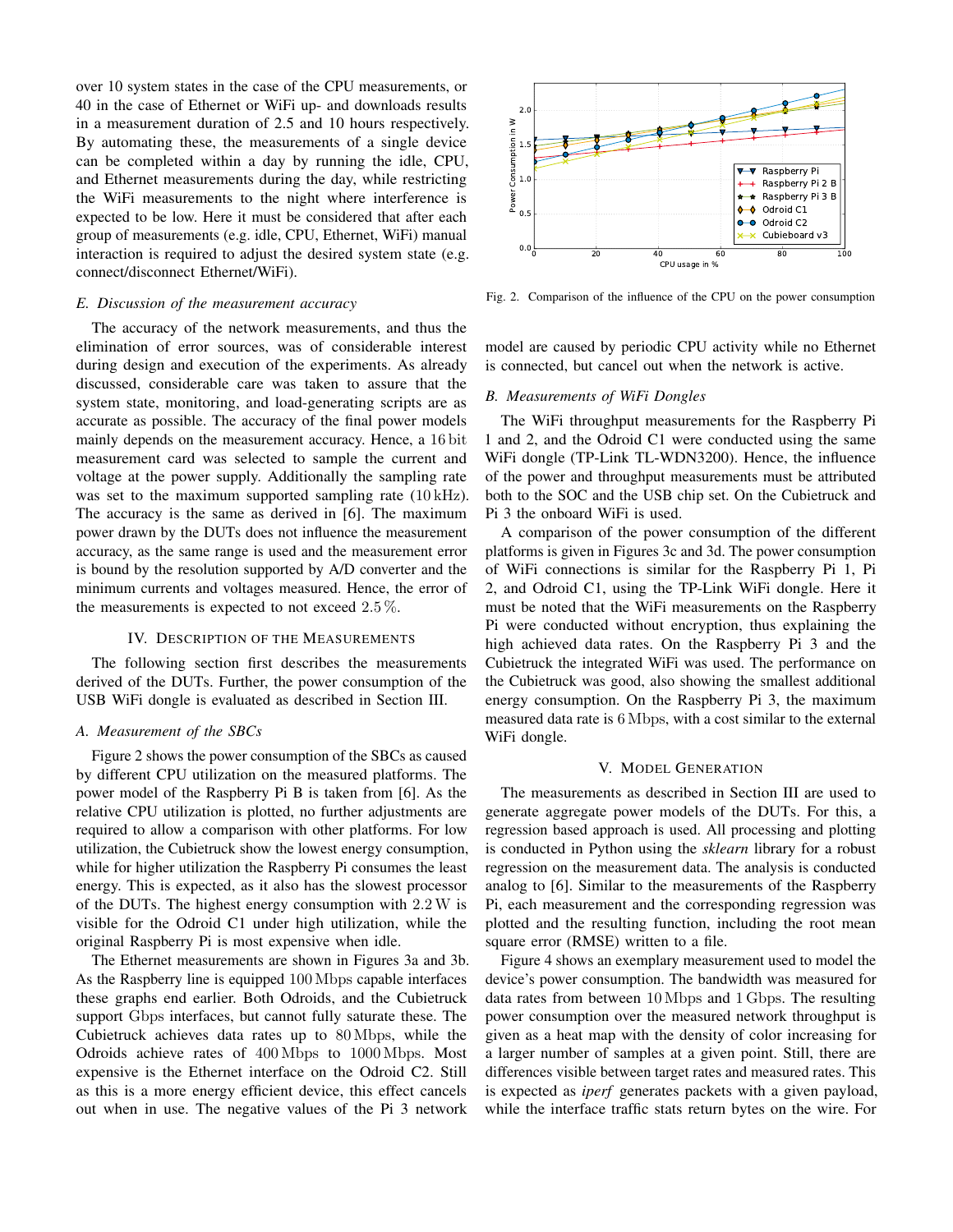

Fig. 3. Comparison of the power consumption of data transfers



Fig. 4. Measurement and model (Odroid C2, Ethernet down,  $2^{nd}$  order fit)

measurements with higher data rates an interesting effect is observed. A large cluster of values is visible in the range of 830 Mbps. Here, the maximum transfer capacity was reached.

Table II summarizes the generated models and the resulting RMSE for the measured devices. Similar to [6], the variances in the collected data are low. Based on the power models of the Raspberry Pi B, first order models are chosen for the CPU utilization, while second order models are identified to be sufficient for modeling the network induced power consumption of SBCs under load.

To apply the power models as given in Table II, an additive power model is used. The model

$$
P = P_{\text{idle}} + P_{\text{cpu}}(u) + \sum_{\text{if}} (P_{\text{if,idle}} + P_{\text{if,up}}(x) + P_{\text{if,dn}}(x))
$$
\n(1)

consists of the idle power  $P_{\text{idle}}$  of the respective device and its load dependent power consumption  $P_{\text{cpu}}(u)$ , plus the consumption caused by any active interfaces. Here, the CPU utilization is relative to the system load in the range  $[0, 1]$ .  $P_{\text{if}}$  is the idle power of the respective interface as defined in Table II. The influence of upload traffic  $(P_{if,up})$  and download traffic ( $P_{\text{if},\text{dn}}$ ) is defined by the polynomials in Table II. The possible data rates  $r$  (in Mbps) are defined by the graphs in Figure 3.

## VI. EVALUATION OF THE POWER MODELS

Considering the measurements as derived in Section IV, the power consumption of the DUTs is derived. This section

relates these to the performance as derived from the hardware specifications and measured during the study.

# *A. Assessment of the Model Accuracy*

The accuracy of the generated models is exemplary assessed in a bursty video streaming scenario as is common for cloud based video streaming. The models are validated for the use case of a decentralized cache. Thus, a web server is installed, serving traffic to a remote device over the Ethernet interface. This interface is selected, as it is available on all DUTs without requiring additional hardware. The web server  $(nginx^2)$  serves bursty traffic with a simple PHP script. This script creates traffic according to the request parameters absolute content size, average bit rate, and burst interval. Thus, the traffic characteristics of mobile video streaming are simulated.

Reference measurements emulate Full-HD video streaming with a bitrate of 1 MB/s The request interval was chosen to be 10 s. In a conventional streaming setup, this would vary depending on the video bitrate. For simplicity the interval was chosen to be static, but no difference in the final outcome is expected. The size of the served content was configured to fill the measurement interval of 300 s.

The test was repeated for all DUTs. These serve content from to a client requesting the content. During the test, both the external power consumption and the system performance monitoring are active. Based on these, the difference is estimated and measured power consumption calculated.

Table III summarizes the results of the reference measurements. For all devices, a relative error smaller than  $10\%$  is achieved. For the Odroids, accuracies below 2 % are observed. Considering the modeling to be based on a comparatively coarse granularity of 1 s, the results are quite accurate. Particularly, the effects of short variations in system load on the power consumption are difficult to include in any model. Thus, it can be argued that a good trade-off between accuracy, availability of system monitoring values, and ease of use was found.

## *B. Performance Developments of SBCs*

The computational efficiency of the tested SBCs is in the following compared with numbers derived from literature. Here, Koomey's law [16] is a prominent example of analyzing and interpreting the development of computational efficiency.

 $<sup>2</sup>$ https://nginx.org/, accessed 2016-11-18</sup>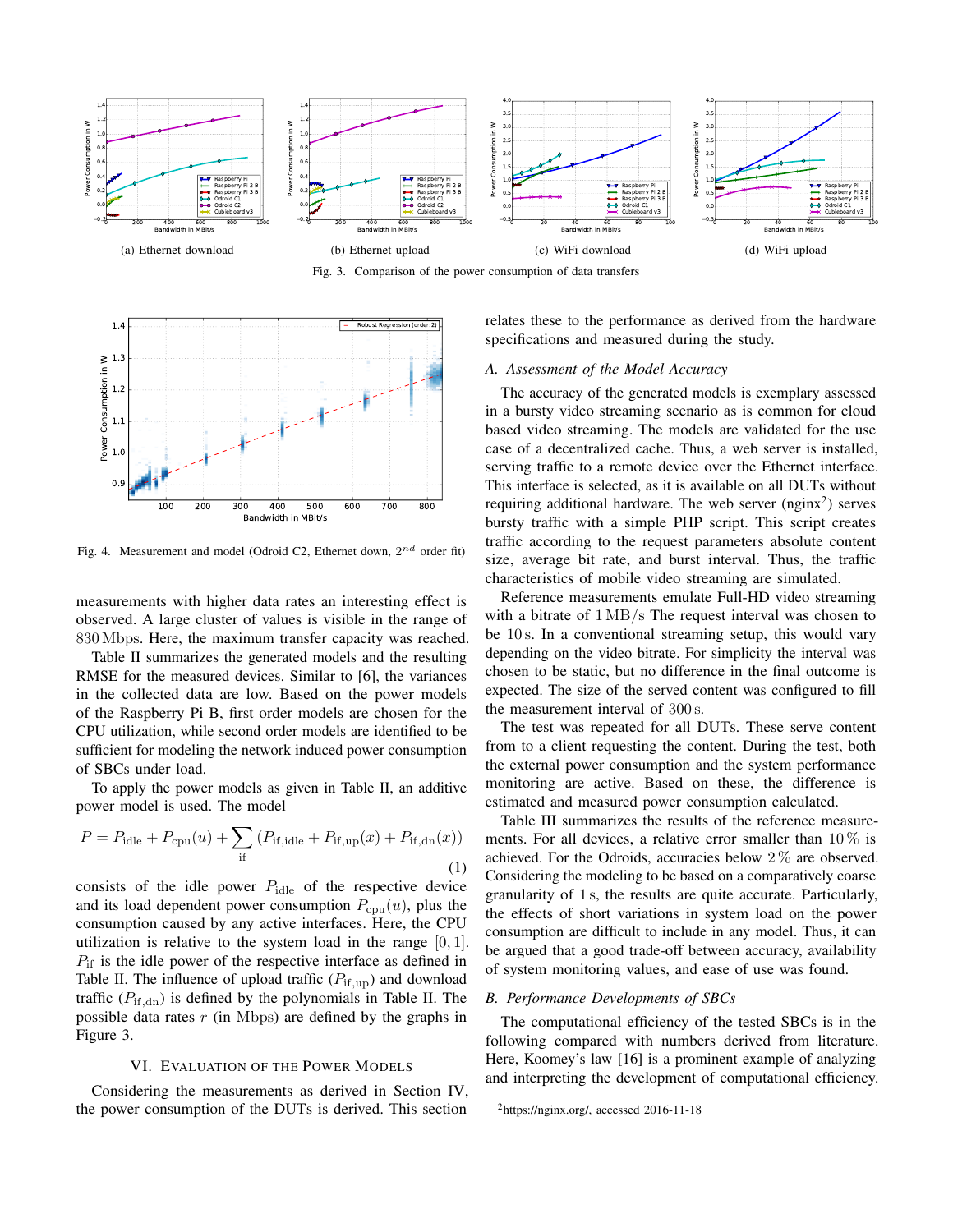TABLE II OVERVIEW OF THE GENERATED POWER MODELS

| Function              | Model                                       | RMSE  |  |  |  |  |
|-----------------------|---------------------------------------------|-------|--|--|--|--|
| Rasberry Pi B         |                                             |       |  |  |  |  |
| $P_{idle}$            | $=1.577$                                    |       |  |  |  |  |
| $P_{eth,idle}$        | $= 0.294$                                   |       |  |  |  |  |
| $P_{wlan,idle}$       | $= 0.942$                                   |       |  |  |  |  |
| $P_{cpu}(u)$          | $= 0.181u$                                  | 0.016 |  |  |  |  |
| $P_{eth,up}(r)$       | $=-15.2e^{-6}r^2+1.005e^{-3}r-0.002$        | 0.008 |  |  |  |  |
| $P_{eth,dn}(r)$       | $=-6.531e^{-6}r^2+1.6344e^{-3}r+0.003$      | 0.017 |  |  |  |  |
| $P_{wlan,up}(r)$      | $= 112.8e^{-6}r^2 + 24.386e^{-3}r + 0.020$  | 0.071 |  |  |  |  |
| $P_{wlan,dn}(r)$      | $= 71.988e^{-6}r^2 + 11.003e^{-3}r + 0.010$ | 0.026 |  |  |  |  |
| Raspberry Pi 2 B      |                                             |       |  |  |  |  |
| $P_{idle}$            | $= 1.316$                                   |       |  |  |  |  |
| $P_{eth,idle}$        | $=-0.019$                                   |       |  |  |  |  |
| $P_{wlan,idle}$       | $= 0.899$                                   |       |  |  |  |  |
| $P_{cpu}(u)$          | $= 0.409u$                                  | 0.038 |  |  |  |  |
| $P_{eth,up}(r)$       | $= 1.95e^{-06}r^2 + 1.17e^{-03}r + 0.014$   | 0.014 |  |  |  |  |
| $P_{eth,dn}(r)$       | $=-8.54e^{-06}r^2+2.25e^{-03}r+0.006$       | 0.012 |  |  |  |  |
| $P_{wlan,up}(r)$      | $= 13.4e^{-03}r^2 + 7.50e^{-03}r + 0.008$   | 0.043 |  |  |  |  |
| $P_{wlan,dn}(r)$      | $=-0.37e^{-03}r^2+37.72e^{-03}r-0.176$      | 0.081 |  |  |  |  |
|                       | Raspberry Pi 3 B                            |       |  |  |  |  |
| $P_{idle}$            | $=1.488$                                    |       |  |  |  |  |
| $P_{eth,idle}$        | $=-0.1176$                                  |       |  |  |  |  |
| $P_{wlan,idle}$       | $= 0.7645$                                  |       |  |  |  |  |
| $P_{cpu}(u)$          | $= 0.6191u$                                 | 0.155 |  |  |  |  |
| $P_{eth,up}(r)$       | $= 26.2^{-06}r^2 + 0.357e^{-03}r + 0.007$   | 0.039 |  |  |  |  |
| $P_{eth,dn}(r)$       | $=-4.33e^{-06}r^2+0.485^{-03}r-0.007$       | 0.007 |  |  |  |  |
| $P_{wlan,up}(r)$      | $=-0.25e^{-06}r^2+1.99e^{-03}r-0.072$       | 0.013 |  |  |  |  |
| $P_{wlan,dn}(r)$      | $= 1.85e^{-03}r^2 + -13.5e^{-03}r + 0.072$  | 0.022 |  |  |  |  |
|                       | Cubietruck                                  |       |  |  |  |  |
| $P_{idle}$            | $= 1.161$                                   |       |  |  |  |  |
| $P_{eth,idle}$        | $= 0.224$                                   |       |  |  |  |  |
| $P_{wlan,idle}$       | $= 0.306$                                   |       |  |  |  |  |
| $P_{cpu}(u)$          | $= 1.037u$                                  | 0.038 |  |  |  |  |
| $P_{eth,up}(r)$       | $=-17.6e^{-06}r^2+6.13e^{-03}r-0.056$       | 0.057 |  |  |  |  |
| $P_{eth,dn}(r)$       | $=-20.9e^{-06}r^2+2.50e^{-03}r+0.056$       | 0.024 |  |  |  |  |
| $P_{wlan,up}(r)$      | $= -0.307e^{-03}r^2 + 22.8e^{-03}r + 0.011$ | 0.178 |  |  |  |  |
| $P_{wlan dn}(r)$      | $= 0.137e^{-03}r^2 + 6.33e^{-03}r - 0.011$  | 0.064 |  |  |  |  |
| Odroid C1             |                                             |       |  |  |  |  |
| $P_{idle}$            | $=1.427$                                    |       |  |  |  |  |
| $P_{eth,idle}$        | $= 0.156$                                   |       |  |  |  |  |
| $P_{wlan,idle}$       | $=1.086$                                    |       |  |  |  |  |
| $P_{cpu}(u)$          | $= 0.721u$                                  | 0.023 |  |  |  |  |
| $P_{eth,up}(r)$       | $= 20.1e^{-09}r^2 + 0.47e^{-03}r + 0.008$   | 0.062 |  |  |  |  |
| $P_{eth,dn}(r)$       | $=-0.44e^{-06}r^2+0.97e^{-03}r-0.008$       | 0.019 |  |  |  |  |
| $P_{wlan,up}(r)$      | $=-0.16e^{-03}r^2+22.0e^{-03}r-0.082$       | 0.126 |  |  |  |  |
| $P_{wlan,dn}(r)$      | $= 0.41e^{-06}r^2 + 14.0e^{-03}r + 0.082$   | 0.086 |  |  |  |  |
| Odroid C <sub>2</sub> |                                             |       |  |  |  |  |
| $P_{idle}$            | $=1.258$                                    |       |  |  |  |  |
| $P_{eth,idle}$        | $= 0.878$                                   |       |  |  |  |  |
| $P_{cpu}(u)$          | $=1.052u$                                   | 0.051 |  |  |  |  |
| $P_{eth,up}(r)$       | $=-0.24^{-06}r^2+0.83e^{-03}r-0.009$        | 0.012 |  |  |  |  |
| $P_{eth,dn}(r)$       | $= 58.0e^{-09}r^2 + 0.48e^{-03}r + 0.009$   | 0.010 |  |  |  |  |

TABLE III EVALUATION OF THE ACCURACY OF THE POWER MODELS

| Device         | $P_{e,max}$ | $P_e$    | <b>RMSE</b> | $P_{e,rel}$ |
|----------------|-------------|----------|-------------|-------------|
| Pi 1           | 0.282       | $-0.137$ | 0.141       | 6.5%        |
| Pi 2           | 0.098       | 0.031    | 0.036       | 2.5%        |
| Pi 3           | 0.718       | $-0.195$ | 0.275       | 9.3%        |
| CТ             | 0.346       | 0.002    | 0.112       | 6.0%        |
| C <sub>1</sub> | 0.121       | $-0.002$ | 0.032       | 1.0%        |
| C2             | 0.281       | $-0.016$ | 0.076       | 1.7%        |

Historically, the number of computations achieved per kWh of consumed energy are compared. In his study Koomey derives an exponential dependency between year and computational efficiency, observing an average doubling time of 1.52 years.

Hence, the computational efficiency of the DUTs is analyzed in a similar way. The power consumption during full CPU utilization periods (excluding network and other components) is noted and compared with the CPU frequency multiplied by the number of cores. The derived values are compared in Figure 5. Generally, an increasing trend is visible over the last 4 years. Most energy efficient is the Odroid C1, followed by the Odroid C2 as one of the latest models evaluated. Least energy efficient clearly is the original Raspberry Pi. Compared to the Odroids, the Raspberry Pi are less energy efficient, and considering Table I, less potent.

Similar to [16], Figure 5 shows an exponential dependency between year and computational efficiency. Compared to [16], the coefficient of determination is smaller, being caused by the smaller number of samples available in a still young field of devices. The exponential fit shows a growth rate of 0.428, which is quite close to the rate determined by Koomey  $(0.456)$ , leading to a doubling time of 1.62 years (compared to 1.52 over all computers), or 19 months. Still, comparing the achieved values with the numbers given in [16], an offset between both functions is visible. Focus of both x86/64 and ARM processors currently is the improvement of energy efficiency. For x86/x64 processors, the majority of optimizations appears to be on increasing the computational efficiency during active periods, e.g. improving pipelining and and reducing energy consumption while idle. Contrary on ARM processors, energy efficiency is achieved by implementing deep sleep modes and disabling cores while idle. This is owed to their current main application in smartphones, where the processor is only active during comparatively short usage periods, while x64/64 processors are usually active for longer times, and consistently low response times are required. Still, all processors show improved energy efficiency over time, relating to lower device fabrication nodes.

## VII. SUMMARY AND CONCLUSION

The power consumption of SBCs was measured, from which models mapping the system utilization to power are derived. Thus, the power consumption of live systems providing VNFs at end-user premises as proposed in fog computing, can be calculated based on monitored system utilization. These